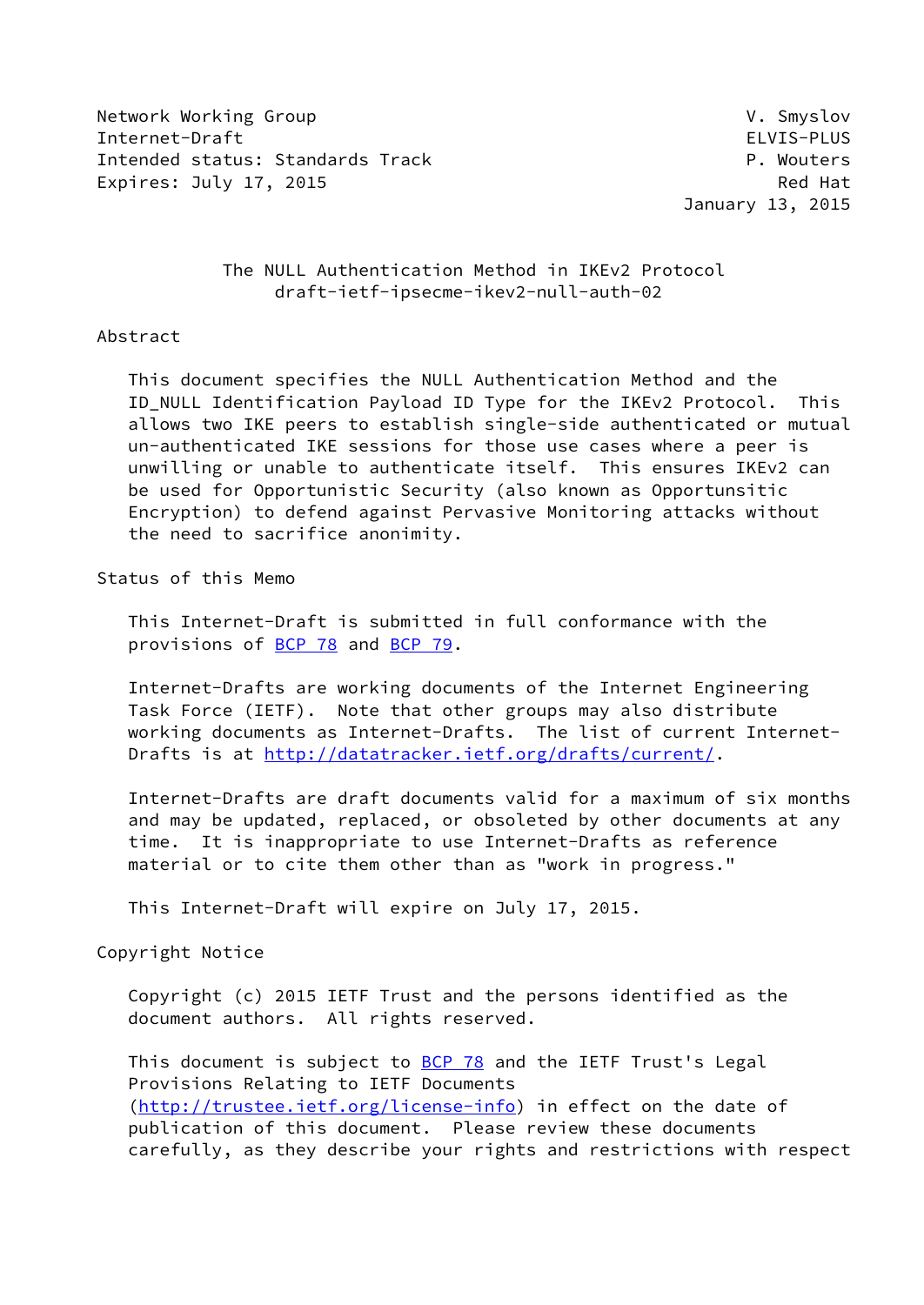Smyslov & Wouters **Expires July 17, 2015** [Page 1]

Internet-Draft NULL Auth in IKEv2 January 2015

 to this document. Code Components extracted from this document must include Simplified BSD License text as described in Section 4.e of the Trust Legal Provisions and are provided without warranty as described in the Simplified BSD License.

# Table of Contents

| 2.1. |          |                                                                                                                                                                                                                                                                                                                                                                                                                                                                               |
|------|----------|-------------------------------------------------------------------------------------------------------------------------------------------------------------------------------------------------------------------------------------------------------------------------------------------------------------------------------------------------------------------------------------------------------------------------------------------------------------------------------|
|      |          |                                                                                                                                                                                                                                                                                                                                                                                                                                                                               |
|      |          |                                                                                                                                                                                                                                                                                                                                                                                                                                                                               |
|      |          |                                                                                                                                                                                                                                                                                                                                                                                                                                                                               |
| 3.1. |          |                                                                                                                                                                                                                                                                                                                                                                                                                                                                               |
|      |          |                                                                                                                                                                                                                                                                                                                                                                                                                                                                               |
|      |          |                                                                                                                                                                                                                                                                                                                                                                                                                                                                               |
| 3.4. |          |                                                                                                                                                                                                                                                                                                                                                                                                                                                                               |
|      |          |                                                                                                                                                                                                                                                                                                                                                                                                                                                                               |
|      |          |                                                                                                                                                                                                                                                                                                                                                                                                                                                                               |
|      |          |                                                                                                                                                                                                                                                                                                                                                                                                                                                                               |
|      |          |                                                                                                                                                                                                                                                                                                                                                                                                                                                                               |
| 6.1. |          |                                                                                                                                                                                                                                                                                                                                                                                                                                                                               |
| 6.2. |          |                                                                                                                                                                                                                                                                                                                                                                                                                                                                               |
|      |          |                                                                                                                                                                                                                                                                                                                                                                                                                                                                               |
|      | 5.<br>6. | 1.1. Conventions Used in This Document 3<br>2. Using the NULL Authentication Method $\frac{4}{5}$<br>Authentication Payload $\frac{4}{5}$<br>$2.3.$ INITIAL_CONTACT Notification 5<br>Audit trail and peer identification $\cdots$ 6<br>$3.2$ . Resource management and robustness 6<br>3.3. IKE configuration selection $\frac{7}{2}$<br>Networking topology changes $\ldots$ $\frac{7}{2}$<br>$\underline{3.5}$ . Priviledged IKE operations 8<br>Informative References 11 |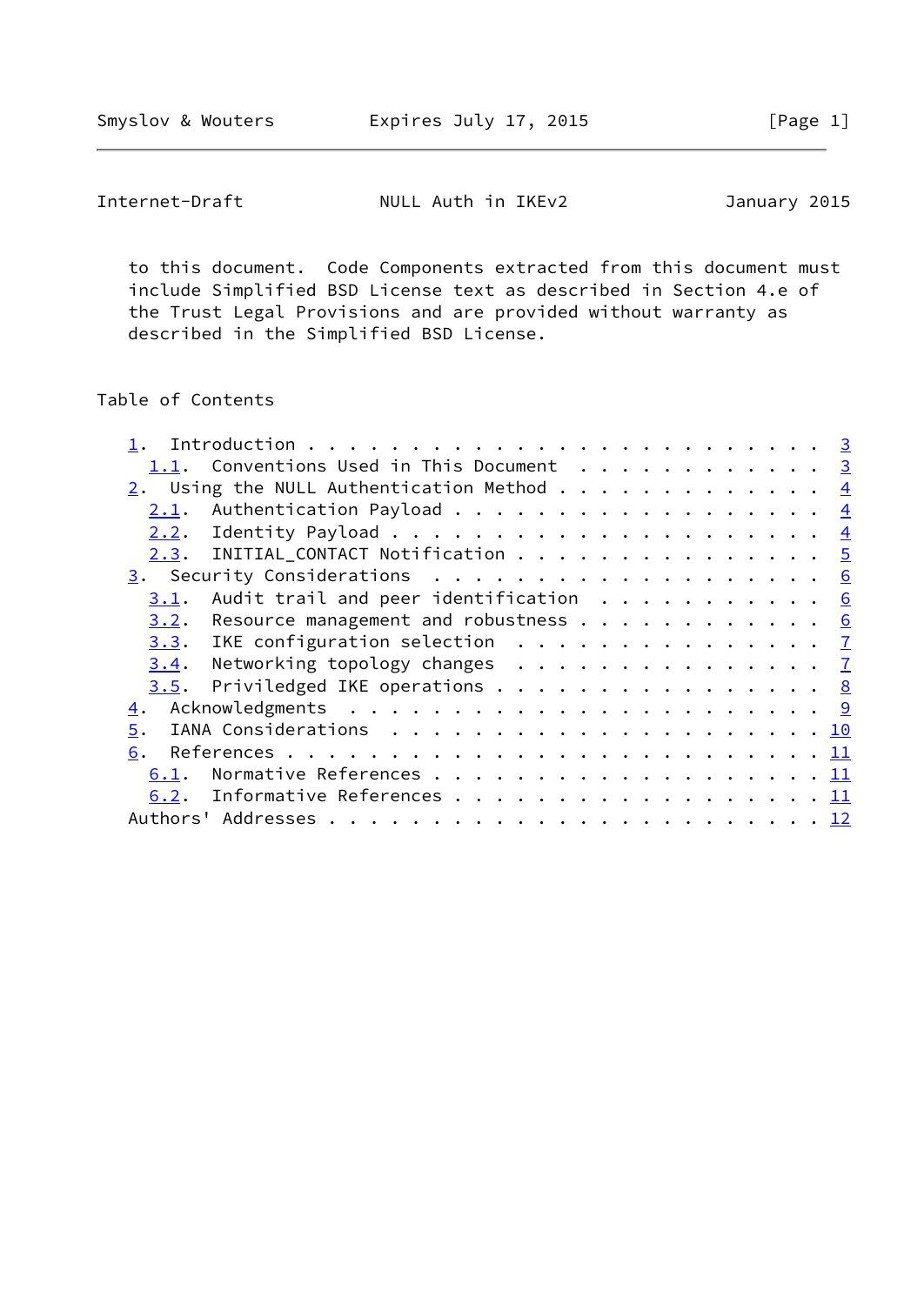Smyslov & Wouters **Expires July 17, 2015** [Page 2]

<span id="page-2-1"></span>Internet-Draft NULL Auth in IKEv2 January 2015

<span id="page-2-0"></span>[1](#page-2-0). Introduction

 The Internet Key Exchange Protocol version 2 (IKEv2), specified in [\[RFC7296](https://datatracker.ietf.org/doc/pdf/rfc7296)], provides a way for two parties to perform an authenticated key exchange. While the authentication methods used by the peers can be different, there is no method for one or both parties to remain unauthenticated and anonymous. This document extends the authentication methods to support unauthenticated key exchanges.

 In some situations mutual authentication is undesirable, superfluous or impossible. The following three examples illustratate these un authenticated use cases:

- o A user wants to establish an anonymous secure connection to a server. In this situation the user should be able to authenticate the server without presenting or authenticating to the server with their own identity. This case uses a single-sided authentication of the responder.
- o A sensor that periodically wakes up from a suspended state wants to send a measurement (e.g. temperature) to a collecting server. The sensor must be authenticated by the server to ensure authenticity of the measurment, but the sensor does not need to authenticate the server. This case uses a single-sided authentication of the initiator.
- o Two peers without any trust relationship wish to defend against widespread pervasive monitoring attacks as described in [[RFC7258\]](https://datatracker.ietf.org/doc/pdf/rfc7258). Without a trust relationship, the peers cannot authenticate each other. Opportunistic Security [[RFC7435](https://datatracker.ietf.org/doc/pdf/rfc7435)] states that un authenticated encrypted communication is prefered over cleartext communication. The peers want to use IKE to setup an un authenticated encrypted connection, that gives them protection against pervasive monitoring attacks. An attacker that is able and willing to send packets can still launch an Man-in-the-Middle attack to obtain access to the decrypted communication. This case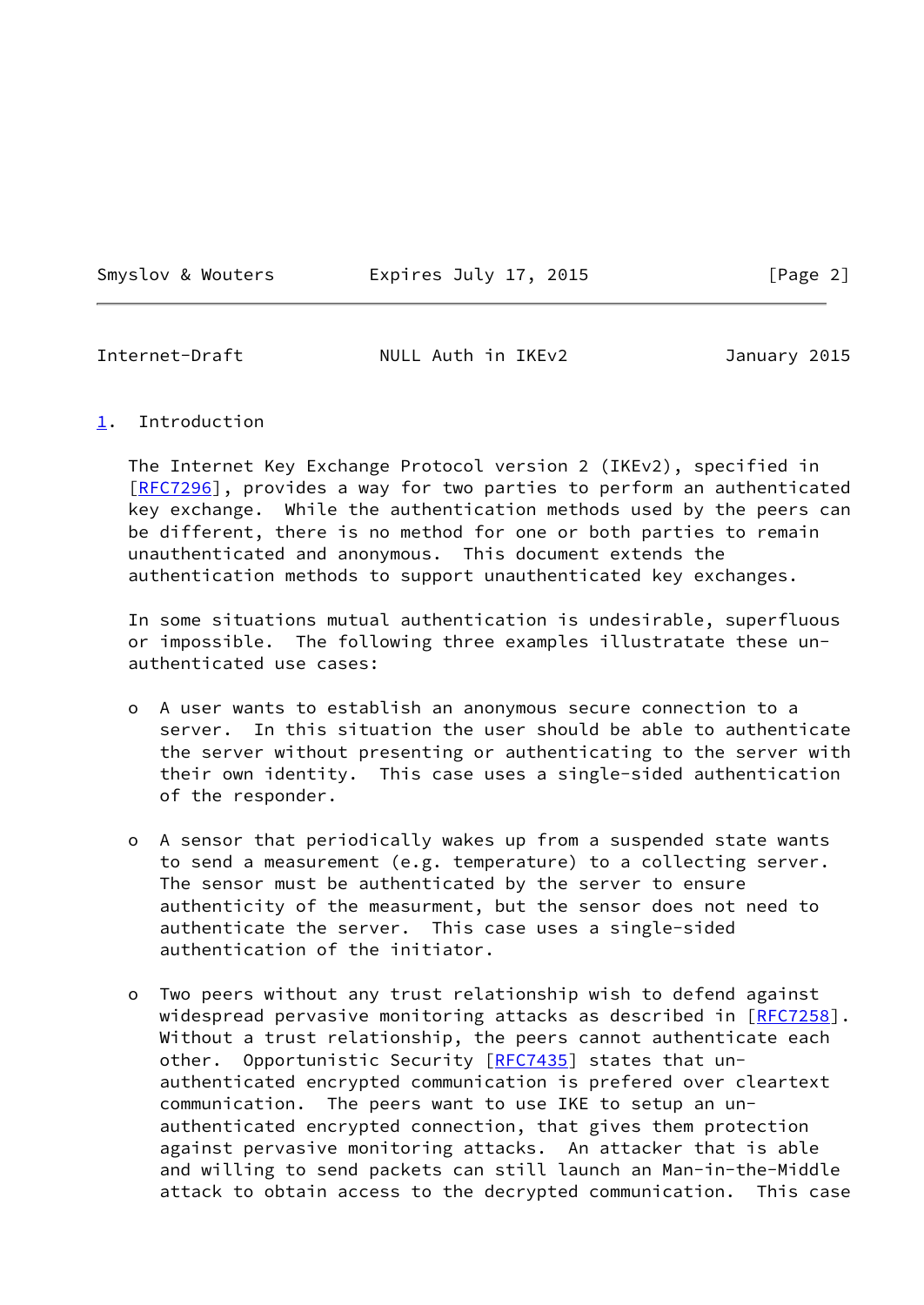uses a fully anonymous un-authenticated key exchange.

 To meet these needs this document introduces the NULL authentication method, and the ID\_NULL identity type. This allows an IKE peer to explicitly indicate that it is unwilling or unable to certify its identity.

<span id="page-3-0"></span>[1.1](#page-3-0). Conventions Used in This Document

 The key words "MUST", "MUST NOT", "REQUIRED", "SHALL", "SHALL NOT", "SHOULD", "SHOULD NOT", "RECOMMENDED", "MAY", and "OPTIONAL" in this document are to be interpreted as described in [\[RFC2119](https://datatracker.ietf.org/doc/pdf/rfc2119)].

| Smyslov & Wouters | Expires July 17, 2015 | [Page 3] |
|-------------------|-----------------------|----------|
|-------------------|-----------------------|----------|

<span id="page-3-2"></span>Internet-Draft NULL Auth in IKEv2 January 2015

#### <span id="page-3-1"></span>[2](#page-3-1). Using the NULL Authentication Method

 In IKEv2, each peer independently selects the method to authenticate itself to the other side. A peer may choose to refrain from authentication by using the NULL Authentication Method. If a peer that requires authentiation receives an AUTH payload containing the NULL Authentication Method type, it MUST return an AUTHENTICATION\_FAILED notification. If an initiator uses EAP, the responder MUST NOT use the NULL Authentication Method (in conformance with the section [2.16 of \[RFC7296\]](https://datatracker.ietf.org/doc/pdf/rfc7296#section-2.16)).

 The NULL Authentication Method affects how the Authentication and the Identity payloads are formed in the IKE\_AUTH exchange.

<span id="page-3-3"></span>[2.1](#page-3-3). Authentication Payload

 The NULL Authentication Method still requires a properly formed AUTH payload to be present in the IKE\_AUTH exchange messages, as the AUTH payload cryptographically links the IKE\_SA\_INIT exchange messages with the other messages sent over this IKE SA.

 When using the NULL Authentication Method, the content of the AUTH payload is computed using the syntax of pre-shared secret authentication, described in Section [2.15 of \[RFC7296\]](https://datatracker.ietf.org/doc/pdf/rfc7296#section-2.15). The values SK pi and SK pr are used as shared secrets for the content of the AUTH payloads generated by the initiator and the responder respectively. Note that this is identical to how the content of the two last AUTH payloads is generated for the non-key-generating EAP methods (see Section [2.16 of \[RFC7296\]](https://datatracker.ietf.org/doc/pdf/rfc7296#section-2.16) for details).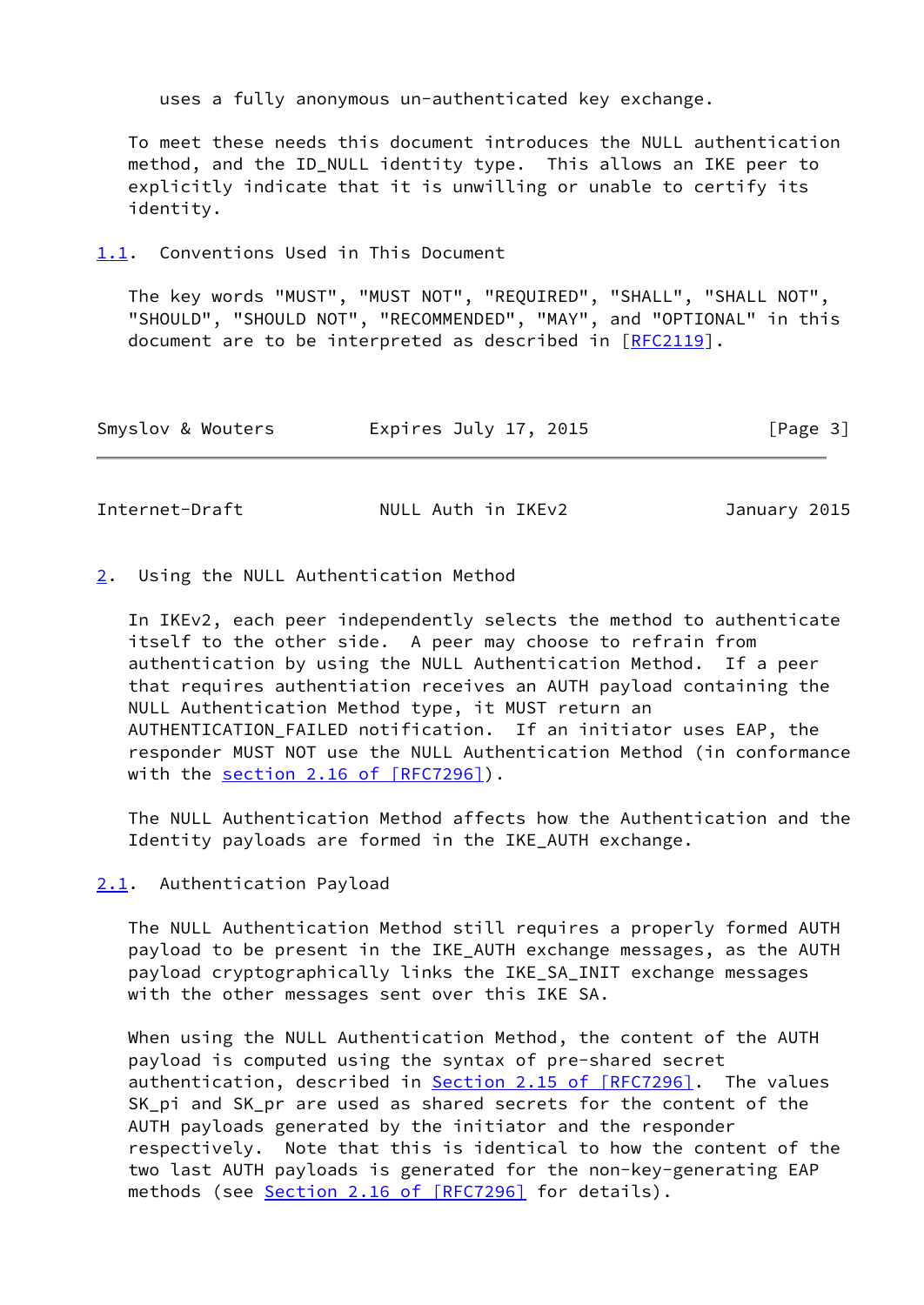The KEv2 Authentication Method value for the NULL Authentication Method is 13.

<span id="page-4-0"></span>[2.2](#page-4-0). Identity Payload

 When a remote peer is not authenticated, any ID presented in the Identification Data field of the Identification Payload cannot be validated and MUST be ignored. A new Identification Payload ID Type is introduced to avoid the need of sending a bogus ID Type with placeholder data. Furthermore, sending a traditional ID field might unwittingly compromise the anonimity of the peer.

 This specification defines a new ID Type of ID\_NULL, which SHOULD only be used with the NULL Authentication Method. The Identification Data field of the Identification Payload MUST be empty.

The IKEv2 Identification Payload ID Type for ID\_NULL is 13.

| Smyslov & Wouters | Expires July 17, 2015 | [Page 4] |
|-------------------|-----------------------|----------|
|                   |                       |          |

<span id="page-4-2"></span>Internet-Draft NULL Auth in IKEv2 January 2015

### <span id="page-4-1"></span>[2.3](#page-4-1). INITIAL CONTACT Notification

 The identity of the peer which uses the NULL Authentication Method cannot be used to distinguish between IKE SAs created by different peers. For that reason the INITIAL\_CONTACT notifications MUST be ignored for IKE SAs using the NULL Authentication Method.

 When a new IKE SA is established using the NULL Authentication Method, implementations MAY perform a Liveness Check on all other IKE SAs that were established using the NULL Authentication Method. To mitigate the potential impact of sending Liveness Check messages on a large number of IKE SAs, implementations are advised not to blindly perform Liveness Check on every such SA, but to take into considerations additional information, that may indicate that the particular SA is alive. This information may include the recent receipt of cryptographically protected message on the IKE SA or any of its Child SAs, or a successfull Liveness Check that was performed recently.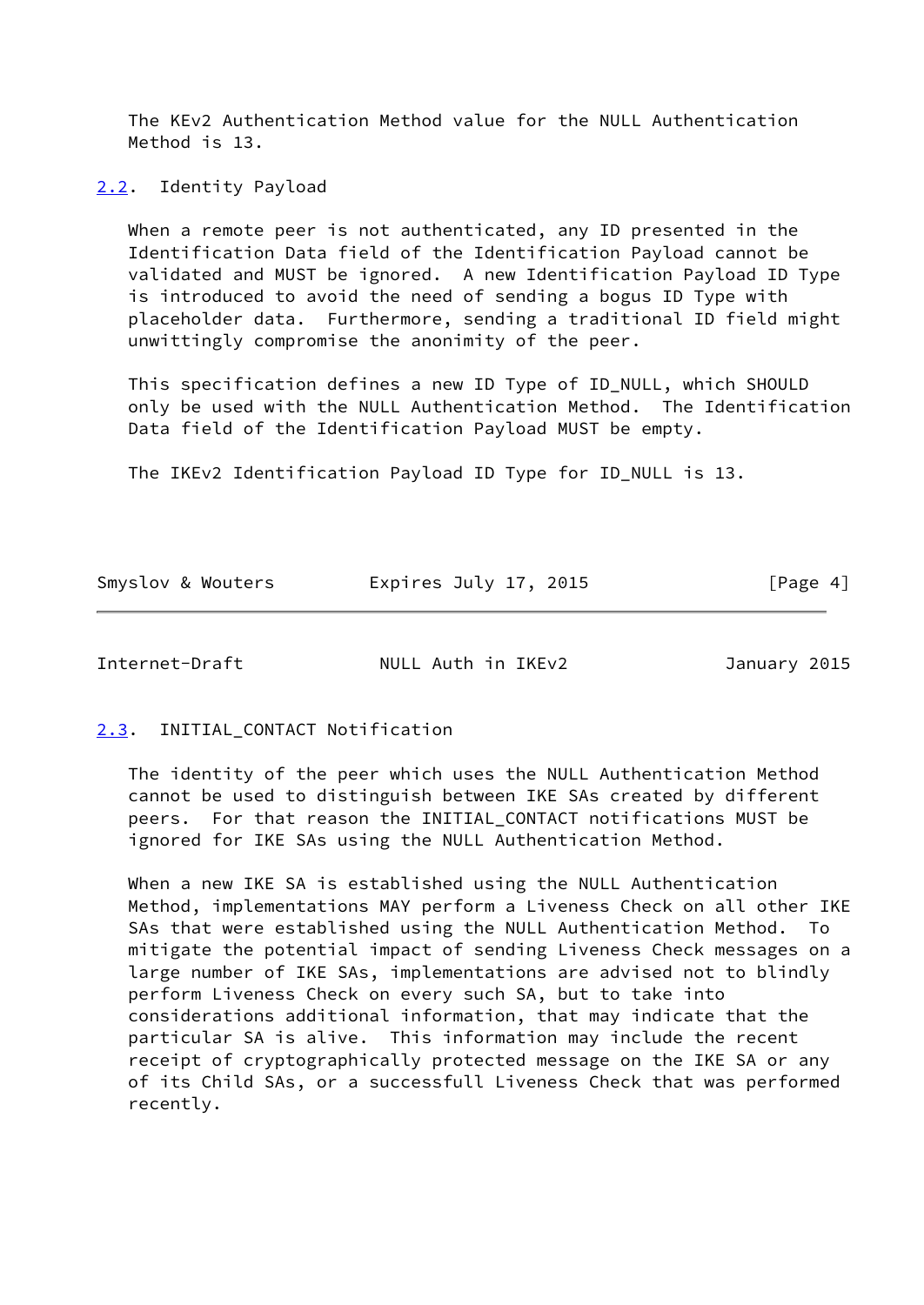| Smyslov & Wouters | Expires July 17, 2015 | [Page 5] |
|-------------------|-----------------------|----------|
|                   |                       |          |

<span id="page-5-1"></span>

| Internet-Draft | NULL Auth in IKEv2 | January 2015 |  |
|----------------|--------------------|--------------|--|
|                |                    |              |  |

#### <span id="page-5-0"></span>[3](#page-5-0). Security Considerations

 If both peers use the NULL Authentication Method, the entire key exchange becomes unauthenticated. This makes the IKE session vulnerable to active Man-in-the-Middle Attacks. Un-authenticated IKE sessions MUST only attempted when authenticated IKE sessions are not possible for the remote host and the only alternative would be to send plaintext. See [\[RFC7435](https://datatracker.ietf.org/doc/pdf/rfc7435)] for details.

 Implementations SHOULD use the ID\_NULL Identity Type with the NULL Authenticated Method. If an un-authenticated remote IKE peer presents an Identity Type different from ID\_NULL, the Identification Payload data MUST NOT be used for anything except logging.

Using an ID Type other than ID\_NULL with the NULL Authentication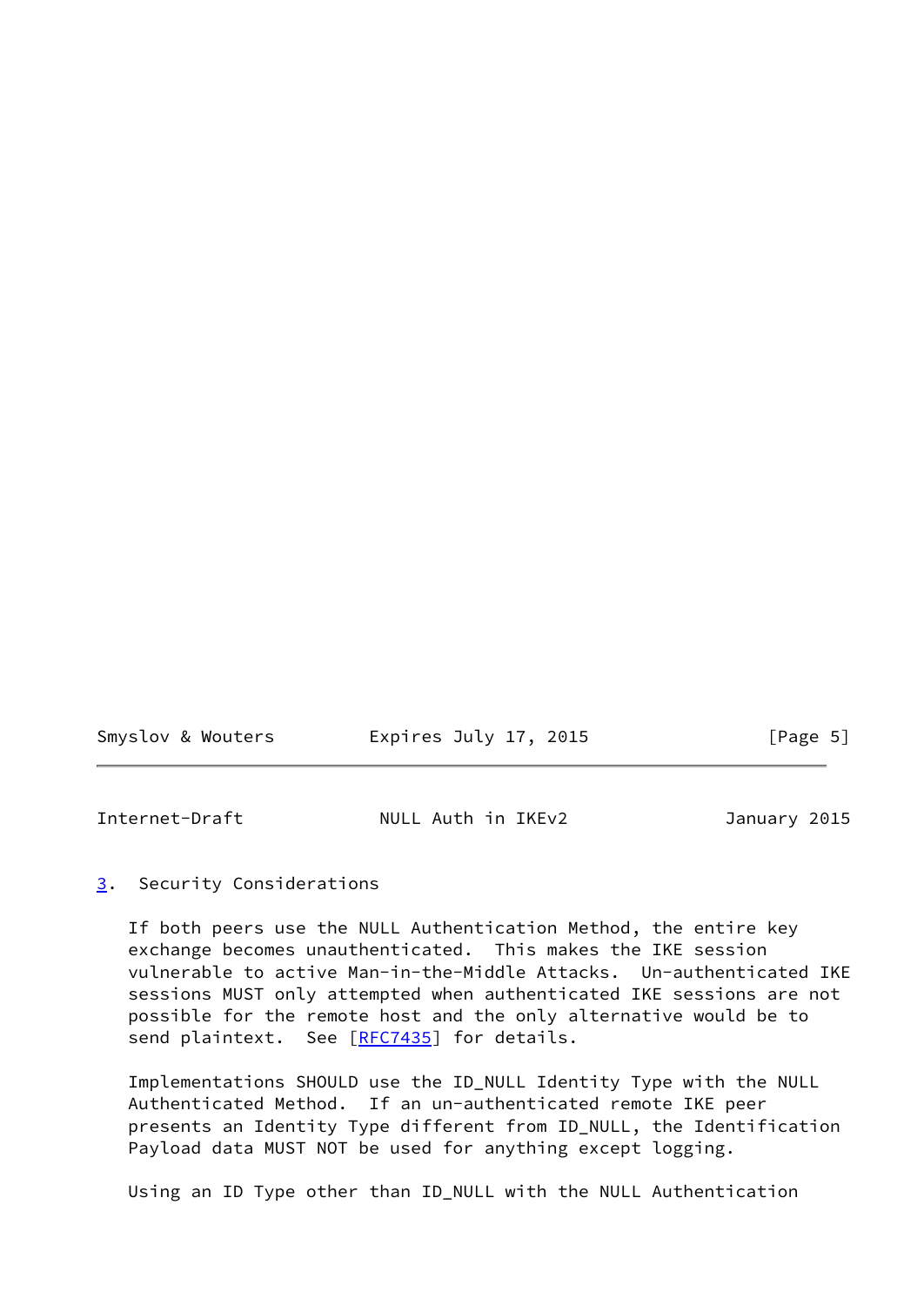Method compromises the client's anonimity. This should be avoided for regular operation but could be temporarilly enabled, for example to aid with troubleshooting diagnostics. Sending an unverifiable identification for any other purpose is strongly discouraged as it leads to a false sense of security,

 IKE implementations without the NULL Authentication Method have always performed mutual authentication and were not designed for use with un-authenticated IKE peers. Implementations might have made assumptions that are no longer valid. Furthermore, the host itself might have made trust assumptions or may not be aware of the network topology changes that resulted from IPsec SAs from un-authenticated IKE peers.

<span id="page-6-0"></span>[3.1](#page-6-0). Audit trail and peer identification

 An established IKE session is no longer guaranteed to provide a verifiable (authenticated) entity known to the system or network. Implementations that add the NULL Authentication Method should audit their implementation for any assumptions that depend on IKE peers being "friendly", "trusted" or "identifiable".

<span id="page-6-1"></span>[3.2](#page-6-1). Resource management and robustness

Section [2.6 of \[RFC7296\]](https://datatracker.ietf.org/doc/pdf/rfc7296#section-2.6) provides guidance for mitigation of "Denial of Service" attacks by issuing COOKIES in response to resource consumption of half-open IKE SAs. Furthermore, [\[DDOS-PROTECTION](#page-11-4)] offers additional counter-meassures in an attempt to distinguish attacking IKE packets from legitimate IKE peers.

 These defense mechanisms do not take into account IKE systems that allow un-authenticated IKE peers. An attacker using the NULL Authentication Method is a fully legitimate IKE peer that is only

| Smyslov & Wouters | Expires July 17, 2015 | [Page 6] |
|-------------------|-----------------------|----------|
|                   |                       |          |

<span id="page-6-2"></span>Internet-Draft NULL Auth in IKEv2 January 2015

 distinguished from authenticated IKE peers by the Authenticaion Method

 While implementations should have been written to account for abusive authenticated clients, any omission or error in handling abusive clients may have gone unnoticed because abusive clients has been a rare or non-existent problem. When enabling un-authenticated IKE peers, these implementation omissions and errors will be found and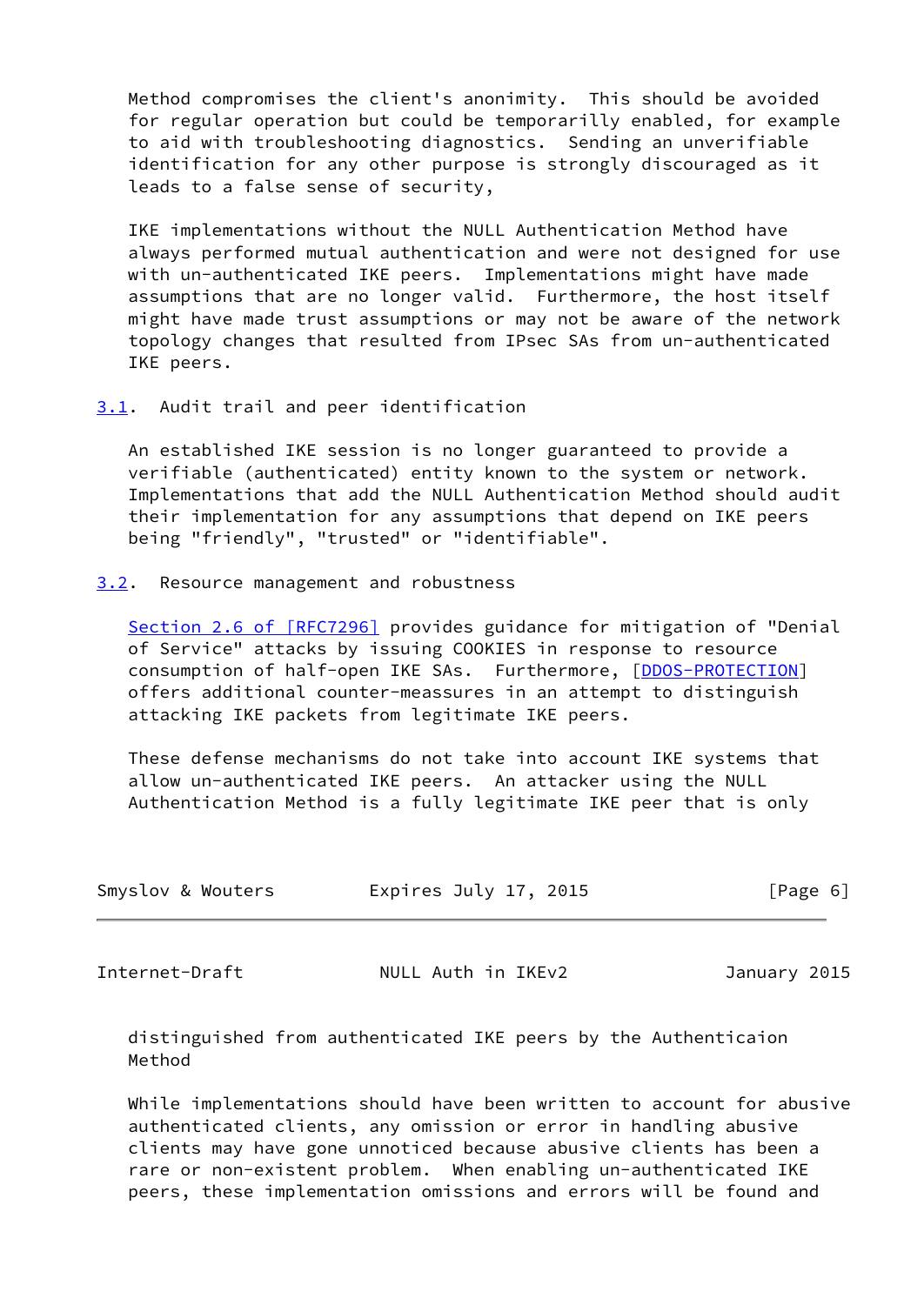abused by attackers. For example, an un-authenticated IKE peer could send an abusive amount of Liveness probes or Delete requests.

#### <span id="page-7-0"></span>[3.3](#page-7-0). IKE configuration selection

 Combining authenticated and un-authenticated IKE peers on a single host can be dangerous, assuming the authenticated IKE peer gains more or different access from non-authenticated peers (otherwise, why not only allow un-authentcated peers). An un-authenticated IKE peer MUST NOT be able to reach resources only meant for authenticated IKE peers and MUST NOT be able to replace the IPsec SAs of an authenticated IKE peer.

 If an IKE peer receives an IKE\_AUTH exchange requesting a NULL Authentication Method from an IP address that matches a configured connection for an authenticated IKE session, it MUST reject the IKE\_AUTH exchange by sending an AUTHENTICATION\_FAILED notification.

#### <span id="page-7-1"></span>[3.4](#page-7-1). Networking topology changes

 When a host relies on packet filters or firewall software to protect itself, establishing an IKE SA and installing an IPsec SA might accidentally circument these packet filters and firewall restrictions, as the encrypted ESP (protocol 50) or ESPinUDP (UDP port 4500) packets do not match the packet filters defined. IKE peers supporting un-authenticated IKE MUST pass all decrypted traffic through the same packet filters and security mechanisms as plaintext traffic.

 Traffic Selectors and narrowing allow two IKE peers to mutually agree on a traffic range for an IPsec SA. An un-authenticated peer MUST NOT be allowed to use this mechanism to steal traffic that an IKE peer intended to be for another host. This is especially problematic when supporting anonymous IKE peers behind NAT, as such IKE peers build an IPsec SA using their pre-NAT IP address that are different from the source IP of their IKE packets. A rogue IKE peer could use malicious Traffic Selectors to obtain access to traffic that the host never intended to hand out. Implementations SHOULD restrict and isolate all anonymous IKE peers from each other and itself and only allow it access to itself and possibly its intended network ranges.

Smyslov & Wouters **Expires July 17, 2015** [Page 7]

<span id="page-7-2"></span>Internet-Draft NULL Auth in IKEv2 January 2015

One of the ways to achive that is to always assign internal IP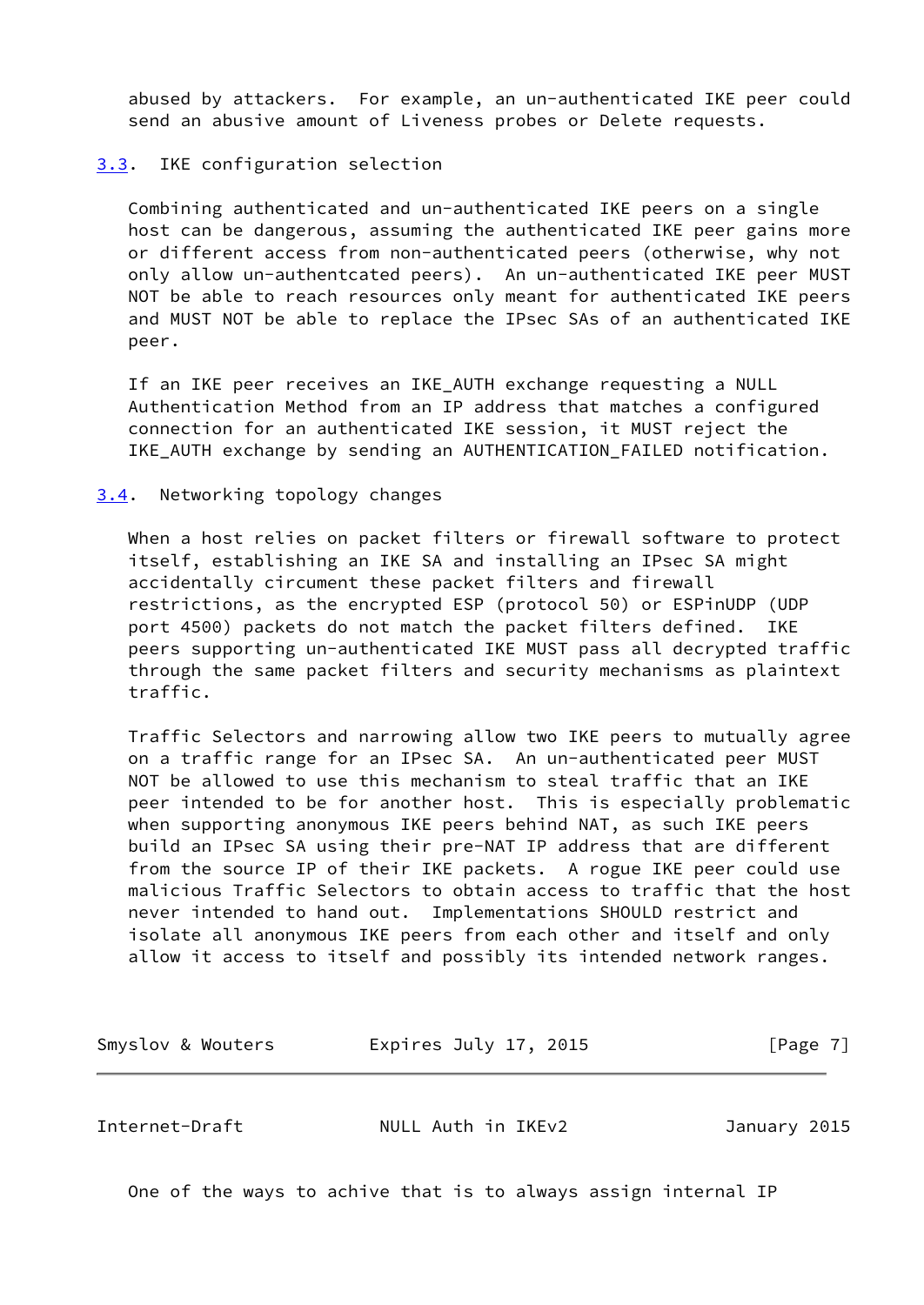addresses to un-authenticated IKE clients, as described in [Section](https://datatracker.ietf.org/doc/pdf/rfc7296#section-2.19) [2.19 of \[RFC7296\]](https://datatracker.ietf.org/doc/pdf/rfc7296#section-2.19). Implementations may also use other techniques, such as internal NAT and connection tracking. Implementations MAY force un-authenticated IKE peers to single host-to-host IPsec SAs.

### <span id="page-8-0"></span>[3.5](#page-8-0). Priviledged IKE operations

 Some IKE features are not appropriate for un-authenticated IKE peers and should be restricted or forbidden.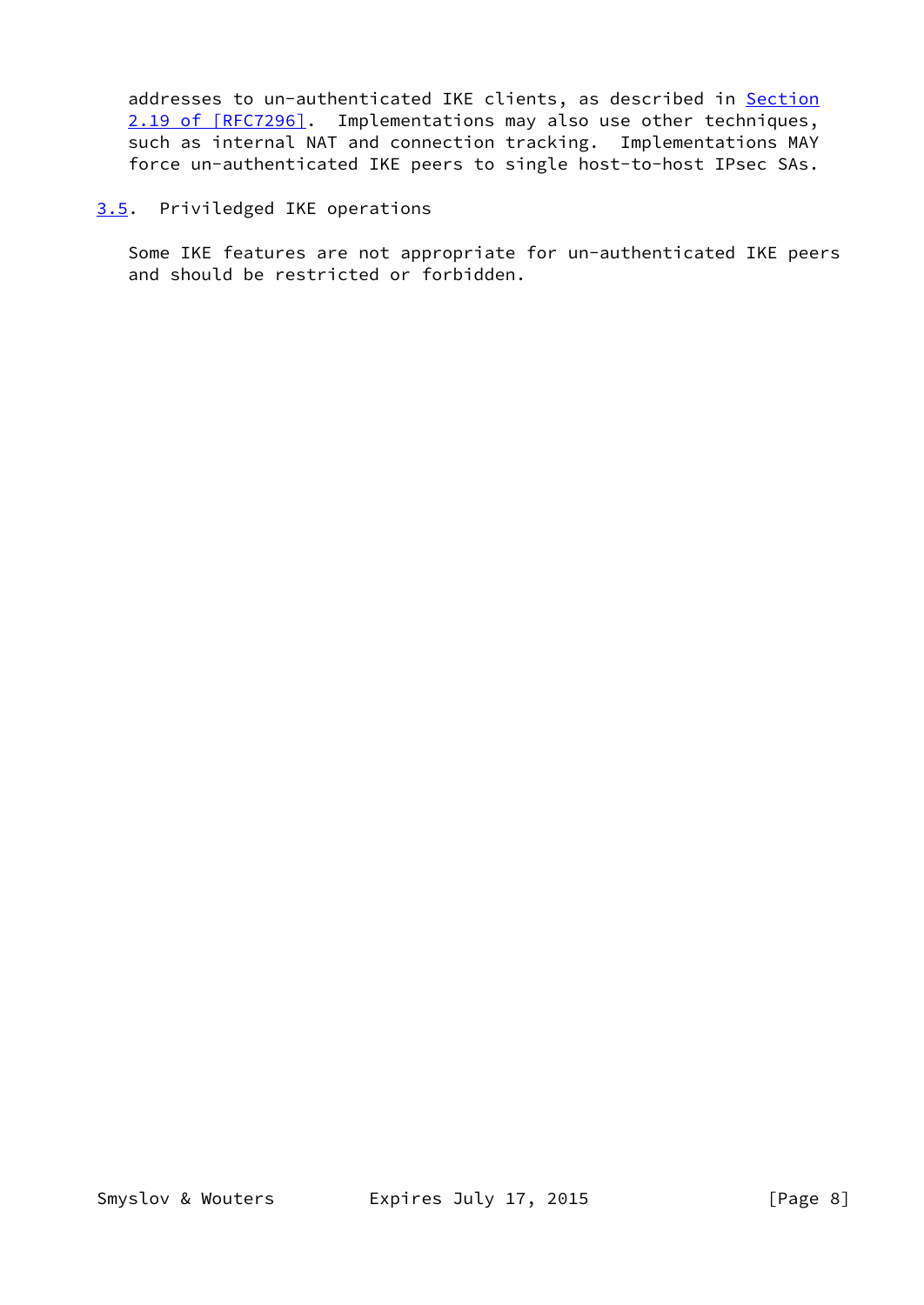<span id="page-9-1"></span>

## <span id="page-9-0"></span>[4](#page-9-0). Acknowledgments

 The authors would like to thank Yaron Sheffer and Tero Kivinen for their reviews and valuable comments.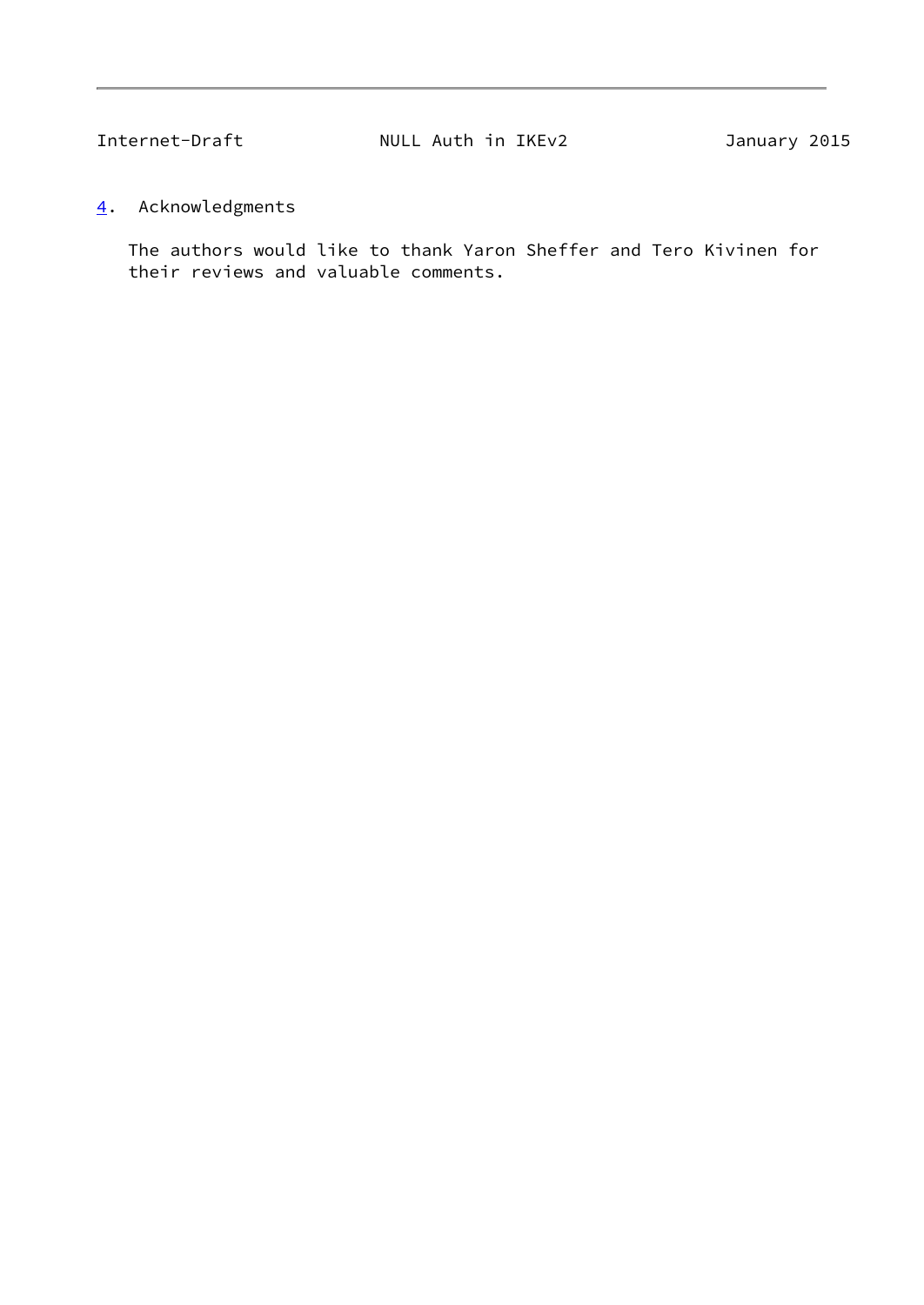<span id="page-10-1"></span>Internet-Draft NULL Auth in IKEv2 January 2015

<span id="page-10-0"></span>[5](#page-10-0). IANA Considerations

 This document defines a new entry in the "IKEv2 Authentication Method" registry:

13 NULL Authentication Method

 This document also defines a new entry in the "IKEv2 Identification Payload ID Types" registry:

13 ID\_NULL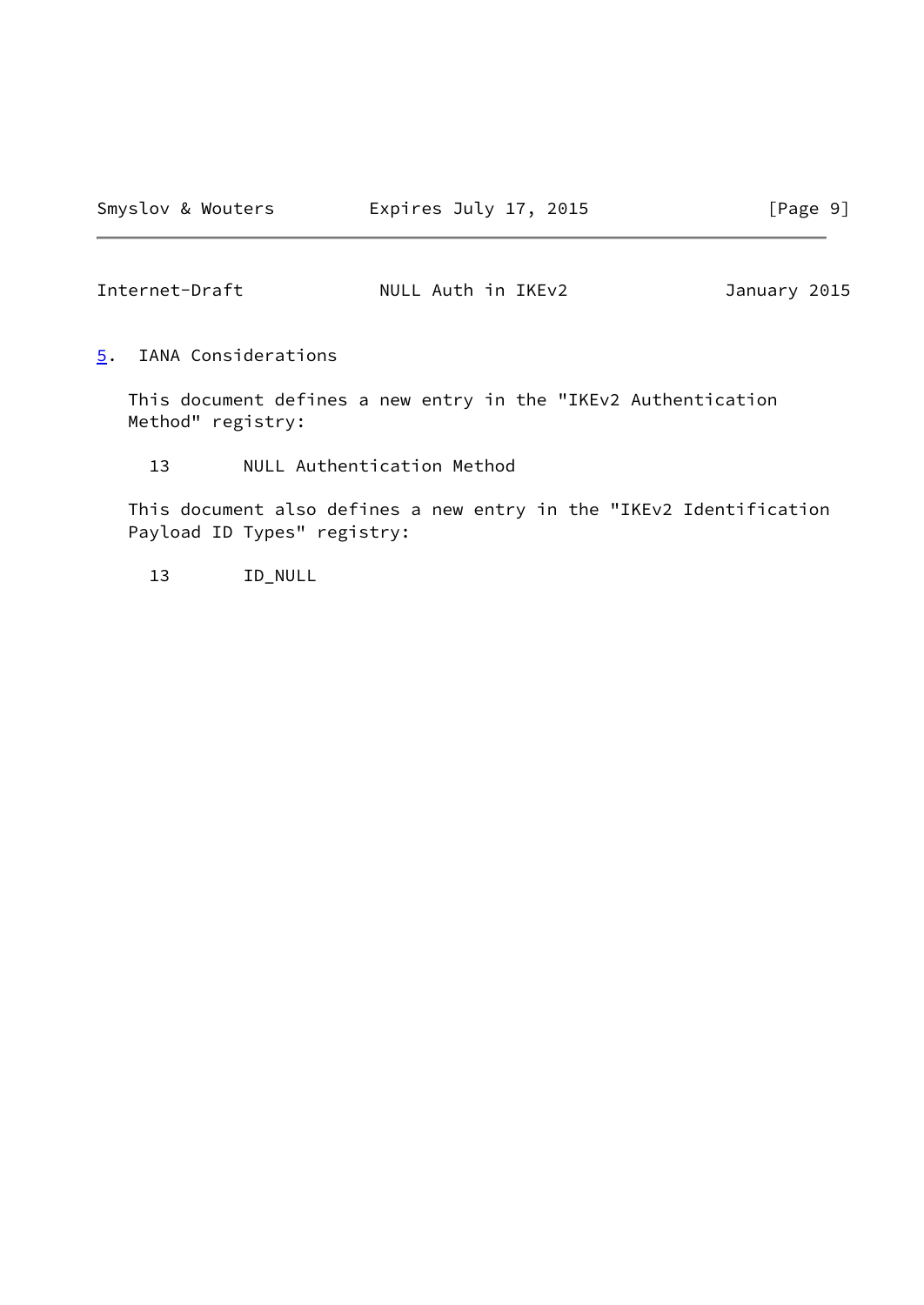<span id="page-11-4"></span><span id="page-11-3"></span><span id="page-11-2"></span><span id="page-11-1"></span><span id="page-11-0"></span>

| Smyslov & Wouters                | Expires July 17, 2015                                                                                                                                                                          | [Page 10]    |
|----------------------------------|------------------------------------------------------------------------------------------------------------------------------------------------------------------------------------------------|--------------|
| Internet-Draft                   | NULL Auth in IKEv2                                                                                                                                                                             | January 2015 |
| 6. References                    |                                                                                                                                                                                                |              |
| 6.1. Normative References        |                                                                                                                                                                                                |              |
| $\lceil \mathsf{RFC2119} \rceil$ | Bradner, S., "Key words for use in RFCs to Indicate<br>Requirement Levels", BCP 14, RFC 2119, March 1997.                                                                                      |              |
| [RFC7296]                        | Kaufman, C., Hoffman, P., Nir, Y., Eronen, P., and T.<br>Kivinen, "Internet Key Exchange Protocol Version 2<br>(IKEv2)", STD 79, RFC 7296, October 2014.                                       |              |
|                                  | 6.2. Informative References                                                                                                                                                                    |              |
| [RFC7258]                        | Farrell, S. and H. Tschofenig, "Pervasive Monitoring Is an<br>Attack", BCP 188, RFC 7258, May 2014.                                                                                            |              |
| [RFC7435]                        | Dukhovni, V., "Opportunistic Security: Some Protection<br>Most of the Time", RFC 7435, December 2014.                                                                                          |              |
| [DDOS-PROTECTION]                | Nir, Y., "Protecting Internet Key Exchange (IKE)<br>Implementations from Distributed Denial of Service<br>Attacks", draft-ietf-ipsecme-ddos-protection-00 (work in<br>progress), October 2014. |              |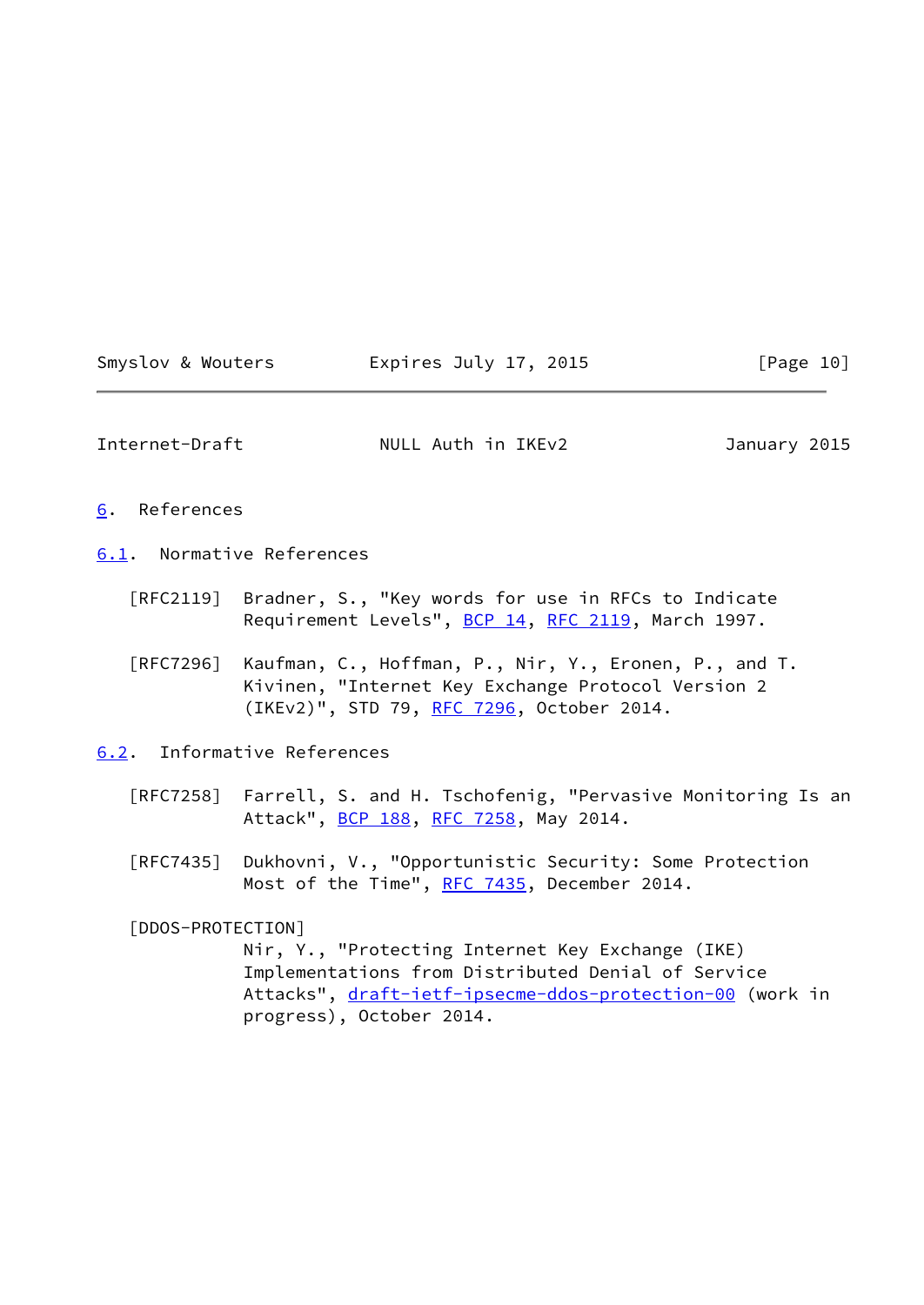Smyslov & Wouters **Expires July 17, 2015** [Page 11]

<span id="page-12-0"></span>Internet-Draft NULL Auth in IKEv2 January 2015

Authors' Addresses

 Valery Smyslov ELVIS-PLUS PO Box 81 Moscow (Zelenograd) 124460 Russian Federation

 Phone: +7 495 276 0211 Email: svan@elvis.ru

 Paul Wouters Red Hat

Email: pwouters@redhat.com